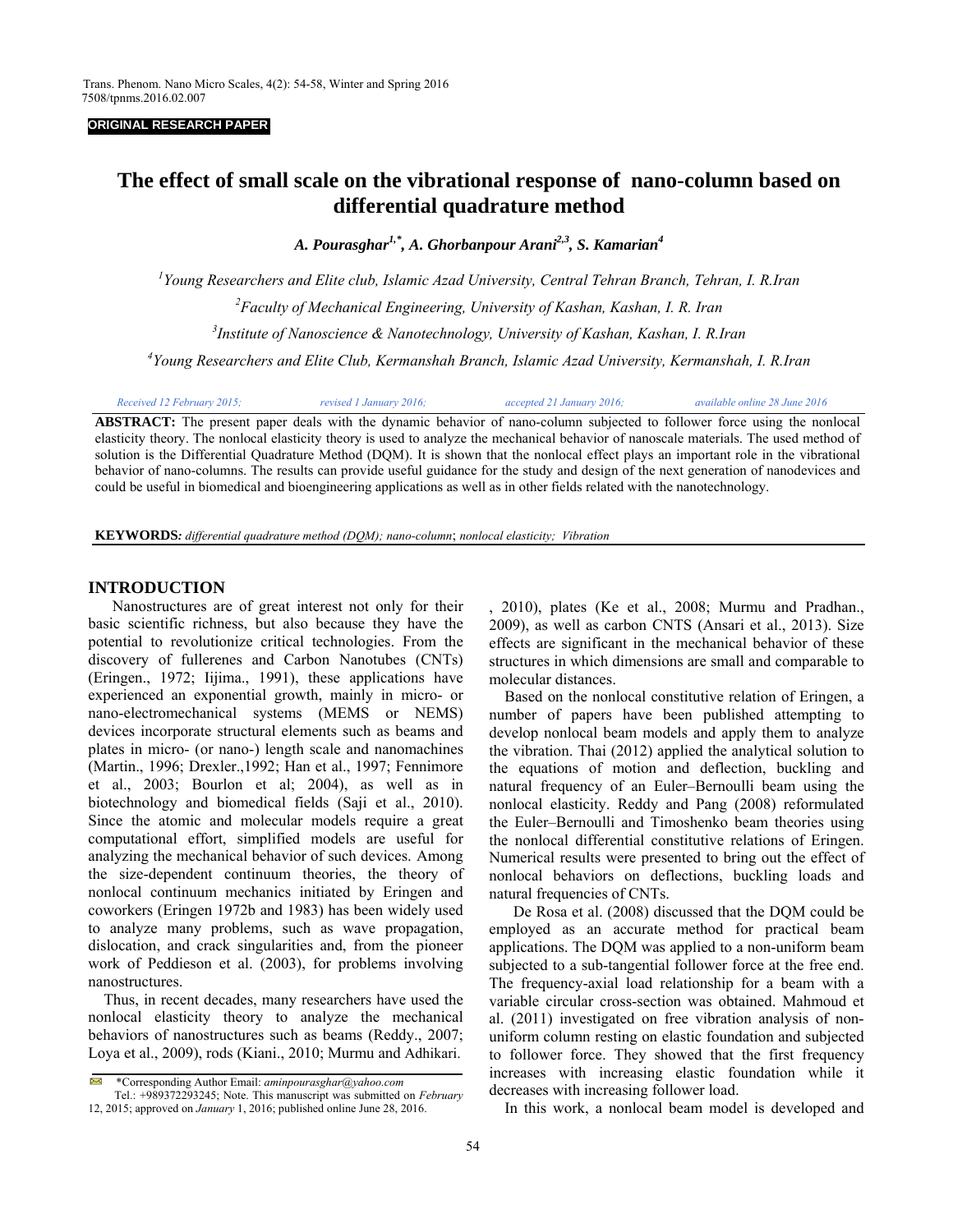|        | <b>Nomenclature</b>      |               |                                          |
|--------|--------------------------|---------------|------------------------------------------|
|        |                          | $\sigma_{rr}$ | normal stress                            |
| E      | nonlocal strain          |               | Time                                     |
| $e_0a$ | nonlocal parameter       |               | <b>Greek Symbols</b>                     |
| Р      | follower force           | P             | Density ( $kg \text{ m}^{-3}$ )          |
| М      | resultant bending moment |               | nonlocal stress                          |
|        | Clamped edge             | ε             | nonlocal strain                          |
| F      | Free edge                | W             | nonlocal parameter/Length of beam        |
| Е      | Young's modulus          | P             | Density ( $\text{kg m}^{-3}$ )           |
| A      | Cross section            | $\omega$      | Frequency                                |
| w      | vertical displacement    | $\eta$        | Tangency coefficient of a follower force |

employed to study the vibrational characteristics of a nanocolumn employing Eringen's nonlocal elasticity theory. Differential quadrature method (DQM) is being utilized and numerical solutions of nondimensional frequencies are obtained.

 It is believed that new results are presented for dynamics analysis of nano-columns which are of interest to the scientific and engineering community in the next generation of nanodevices.

## **Nonlocal elastic model**

Unlike the constitutive equation in classical elasticity, Eringen's nonlocal elasticity theory (Eringen., 1983) states that the stress field at a reference point x in an elastic continuum depends not only on strain at that point but also on strains at all other points in the domain. According to the nonlocal elasticity theory, this fact was attributed to the atomic theory of lattice dynamics and experimental measurements of phonon dispersion. The scale effects are accounted in this theory by considering internal size as a material parameter. The most general form of the constitutive relation in the nonlocal elasticity type representation involves an integral over the entire region of interest.

 The integral contains a nonlocal kernel function, which describes the relative influences of the strains at various locations on the stress at a given location. The onedimensional nonlocal constitutive relation for a general beam considering Euler–Bernoulli hypothesis can be written as:

$$
\sigma(x) - (e_0 a)^2 \frac{\partial^2 \sigma(x)}{\partial x^2} = E \varepsilon(x)
$$
 (1)

 Where E is the Young's modulus of the material, *σ* and *ε* are the nonlocal stress and strain, respectively. The term  $(e_0a)$  is the nonlocal parameter or the scale-coefficient that represents the ratio between a characteristic internal length,  $a$  (such as the lattice spacing),  $e_0$ , dependent on each material.

#### **The basic formulations**

 Consider a cantilevered column subjected to a follower force *p* as shown in Figure 1.



Fig. 1. Configuration of nano-Column subjected to follower force

 The governing partial differential equation of column resting on an elastic foundation subjected to a follower force is given by the following equation of motion:

$$
\frac{\partial^2}{\partial x^2} (M) + \frac{\partial}{\partial x} (p \frac{\partial w}{\partial x}) - \rho A \frac{\partial^2 w}{\partial t^2} = 0 \qquad 0 \le x \le L \quad (2)
$$

 M being, the resultant bending moment, given by  $M = -\int_{A} \sigma_{xx} z dA$ , where  $\sigma_{xx}$  is the normal stress in the x direction. It is possible to integrate the one-dimensional nonlocal constitutive equation, equation 1, multiplied by z, along the cross-section of the beam.

 Thus, the following differential relation between the bending moment, M, and the vertical displacement, *w*, is found:

$$
M - (e_0 a)^2 \frac{\partial^2 M}{\partial x^2} = -EI \frac{\partial^2 w}{\partial x^2}
$$
 (3)

It should be noted that when the nonlocal parameter  $(e_0a)$ is set to zero, the classical moment relation could be achieved.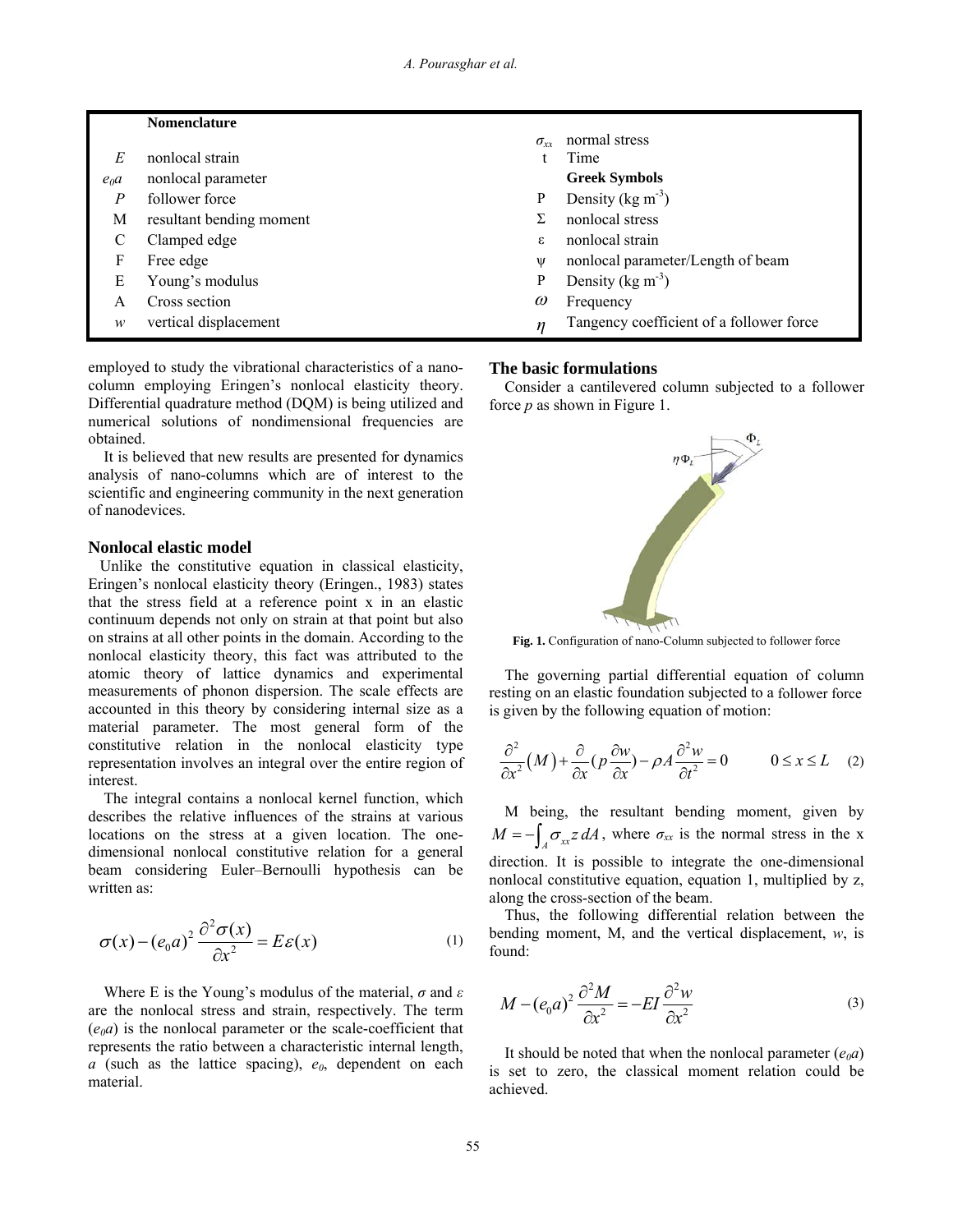From equations 2 and 3, the nonlocal expression of both bending moment and axial force can be determined as a function of the displacement *w*:

$$
M = (e_0 a)^2 \left[ -\frac{\partial}{\partial x} (p \frac{\partial w}{\partial x}) + \rho A \frac{\partial^2 w}{\partial t^2} \right] - EI \frac{\partial^2 w}{\partial x^2}
$$
 (4)

$$
\frac{\partial^2}{\partial x^2} \left( -EI_x \frac{\partial^2 w}{\partial x^2} \right) + \frac{\partial^2}{\partial x^2} \left( (e_0 a)^2 \rho A \frac{\partial^2 w}{\partial t^2} \right) +
$$
  
\n
$$
p \frac{\partial^2 w}{\partial x^2} = -\rho A \frac{\partial^2 w}{\partial t^2} \qquad 0 \le x \le L
$$
 (5)

 Where E is the modulus of elasticity, p is the follower force, *w* is the lateral displacement of column,  $\rho$  is the mass density per unit length of the column and A is the cross section of the column.

 For analysis of the natural frequency, the above equation is formulated as an eigenvalue problem by assuming the following periodic function:

$$
w(x,t) = W(x)e^{-i\omega t}
$$
\n(6)

Where  $W(x)$  is the mode shape of the transverse motion of the beam, therefore:

$$
EI\frac{d^4W}{dx^4} + p\frac{d^2W}{dx^2} = -\rho A\omega^2 W + (e_0 a)^2 \rho A\omega^2 \frac{d^2W}{dx^2} \tag{7}
$$

 Quantities have been implemented in equation 5 by changing variables in the following form:

$$
X = \frac{x}{L}, \ \psi = \frac{e_0 a}{L}, \ \ P = p \frac{L^4}{EI}, \ \ \lambda^2 = \frac{L^4 \rho A \omega^2}{EI}
$$
 (8)

 By substituting this non dimensional parameters into the equation 8, we have:

$$
\frac{d^4W}{dX^4} + P\frac{d^2W}{dX^2} = -\lambda^2W + \psi^2\lambda^2\frac{d^2W}{dX^2}
$$
(9)

#### **Implementation of boundary conditions**

 Equation 9 is a fourth-order ordinary differential equation.

 Thus, it requires four boundary conditions. The boundary conditions are as follows:

For clamped–free supports (C-F) with a follower force P

$$
W = \frac{\partial W}{\partial x} = 0 \text{ At } x=0
$$
 (10a)

$$
\frac{\partial^2 W}{\partial x^2} = \frac{\partial^3 W}{\partial x^3} + (1 - \eta)P \frac{\partial W}{\partial x} = 0 \quad \text{At} \quad x = L \tag{10b}
$$

Where  $\eta$  is the tangency coefficient of a follower force P.

### **GDQ solution of governing equations**

 In this stage, the GDQ approach is used to solve the governing equations of columns. GDQ approach was developed by Shu and co-researchers (1992 and 2000) based on the (DQ) technique (Bellman *et al*., 1972; Bert and Malik., 1996). In GDQ method the *n*th. Order partial derivative of a continuous function f(x,z) with respect to *x* at a given point  $x_i$  can be approximated as a linear summation of weighted function values at all of the discrete points in the domain of *x*, *i.e*.

$$
\frac{\partial f^{n(x_i,z)}}{\partial x^n} = \sum_{k=1}^N c_{ik}^n f(x_{ik}, z),
$$
\n
$$
(i=1,2,...N, n=1,2,...N-1)
$$
\n(11)

Where N is the number of sampling points and  $C_{ij}^n$  is the *xi* dependent weight coefficients.

 According to the GDQ method, the governing equation 9 should be re-written in discretized form. Therefore equation 9 at a sample grid point  $(x_i)$  can be written as:

$$
\sum_{j=1}^{N} c_{i,j}^{(4)} W_j + P \sum_{j=1}^{N} c_{i,j}^{(2)} W_j = -\lambda^2 W_i +
$$
  

$$
\psi^2 \lambda^2 \sum_{j=1}^{N} c_{i,j}^{(2)} W_j
$$
  

$$
i = 1, 2, ..., N
$$
 (12)

In the above equation  $C_{ik}^{(4)}$  and  $C_{ik}^{(2)}$  are the weighting coefficients of the forth and second order derivatives. where  $W_i$  *i*=1, 2, ..., *N*, is the functional value at the grid point  $X_i$ .

 The boundary conditions equation 10 should also be rewritten in discretized form. So we get,

For clamped–free supports (C-F) with a follower force P

$$
W_1 = \sum_{j=1}^{N} c_{1j}^{(1)} W_j = 0 \quad and
$$
  

$$
\sum_{j=1}^{N} c_{Nj}^{(2)} W_j = \sum_{j=1}^{N} c_{Nj}^{(3)} W_j + (1 - \eta) P \sum_{j=1}^{N} c_{Nj}^{(1)} W_j = 0
$$
 (13)

 Applying the GDQ procedure, the whole system of differential equations has been discretized and the global assembling leads to the linear algebraic equations where the natural frequencies for FGM beam are obtained:

$$
[K]\{W\} = \Omega\{W\} \tag{14}
$$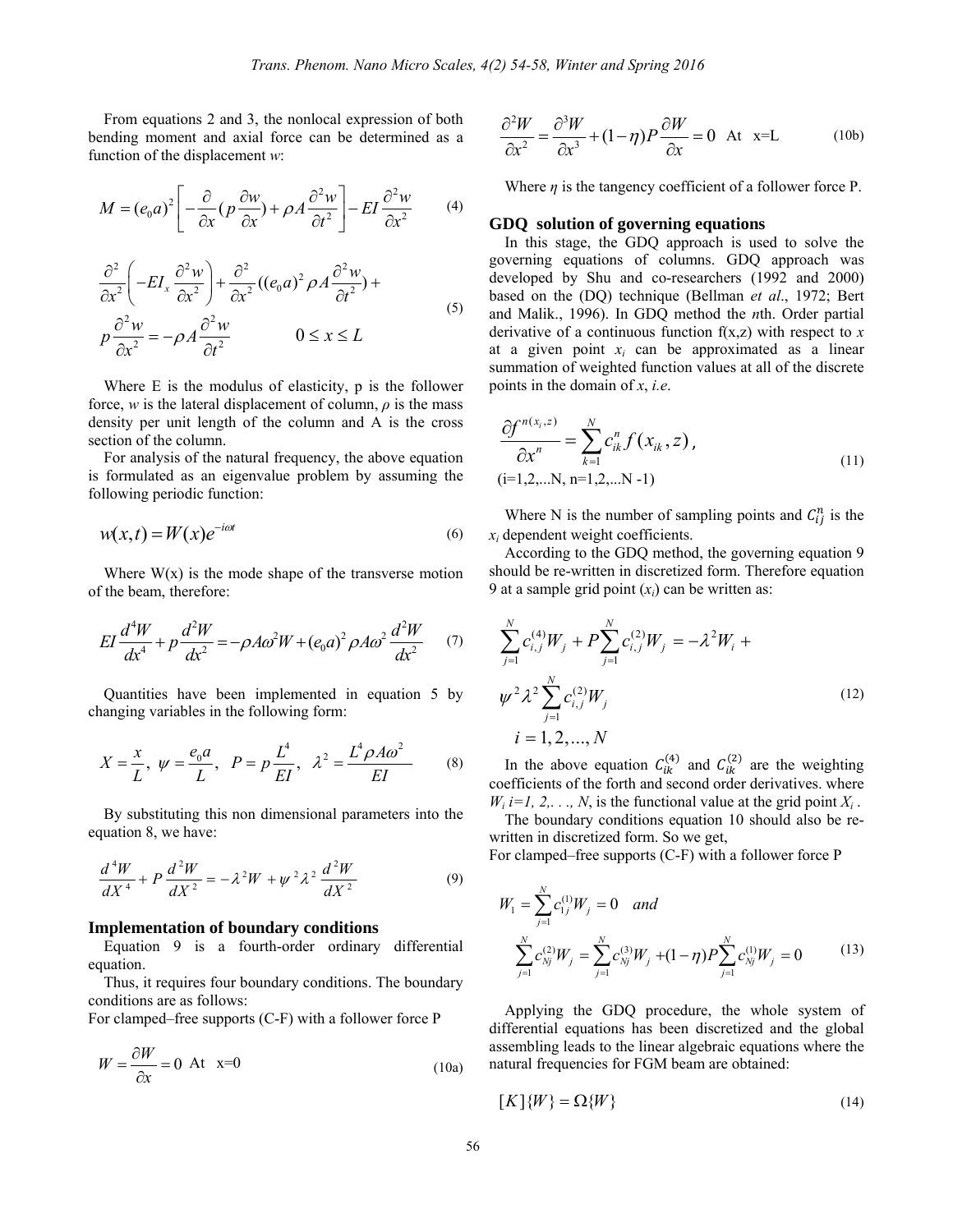# **NUMERICAL AND RESULTS**

 For numerical computation, sampling points with the following coordinates are used (Shu and Richards., 1992)

$$
x_{i} = \frac{1}{2} \left( 1 - \cos \left( \frac{i - 1}{n - 1} \pi \right) \right) \qquad i = 1, 2, ..., N \qquad (15)
$$

 First of all, convergence and validation study of the normalized natural frequency is considered for an isotropic column without elastic foundation in Table 1.

**Table 1**  Convergence behavior and accuracy of the first two normalized frequencies of non-uniform column with  $P=0$ ,  $K=0$ ,  $\alpha=0$ .

|                             | $\mathbf{r}$ |         |         |         |        |
|-----------------------------|--------------|---------|---------|---------|--------|
| <b>Natural</b><br>frequency | $N=7$        | $N=10$  | $N=13$  | $N=15$  | [22]   |
| $\Omega_1$                  | 3.4863       | 3.5160  | 3.5160  | 3.5160  | 3.516  |
| $\Omega_{2}$                | 21 42.46     | 22.0983 | 22.0346 | 22.0345 | 22.034 |

 As it is noticed, fast rate of convergence of the method is evident for different boundary conditions and it is found that only 15 DQ grid in the thickness direction can yield accurate results. Also, the comparison shows that the present results agree very well with similar ones obtained by Mahmoud *et al*. (2011). According to the present model, the effect of nonlocal parameter on the frequency parameter and critical load of nanobeams are studied in details. At the nanoscale, the nonlocal effects often become more prominent. It can be concluded that nonlocal elasticity and the tangency coefficient play an important role for analyzing dynamic response of rotating nanobeams. In the following, the effects of these parameters are considered. Figure 2 shows the first non- dimensional frequency of nano-column varying with follower load (P). For local model, the nonlocal parameter,  $(e_0 a/L)$  is assumed to be zero. While for nonlocal model the nonlocal parameters ѱ are assumed to be 0.1, 0.2, 0.3, and 0.4. It can be seen that the nano-column with local model has lowest normalized natural frequency. Also, it can be seen that effect of nonlocal parameter is prominent for high value of follower load.



**Fig. 2.** Non-dimensional frequency parameter of C-F nano-column with various P (a: η= 1, b: η= 1.5)

 To show the effect of higher modes on the vibration of nanoscale column, the first four frequencies versus the nondimensional nonlocal parameter for *P=0* and *η=1* are plotted in Figure 3. It is observed from Figure 3 that, as the values of nonlocal parameter increase, the values of frequencies become smaller. It is clearly observed that at higher modes the nonlocal effects on the frequency are more. Thus, the nonlocal effects for the vibration of nanocolumn are more noticeable in higher modes.



 Figure 4 shows the effect of nonlocal elasticity on the first and second non-dimensional frequency. As observed, the critical load (P) of the nano-column decreases with increasing the value of nonlocal elasticity. It means the nonlocal cantilever nano-column shows stiffening effects due to the small scale effects and tends to become stiffer compared to local one.



#### **CONCLUSIONS**

 In this research work, The governing partial differential equation for a nano-column is derived incorporating the nonlocal scale effects and generalized differential quadrature method is employed in analyzing the vibration characteristics of the nano-column. According to the